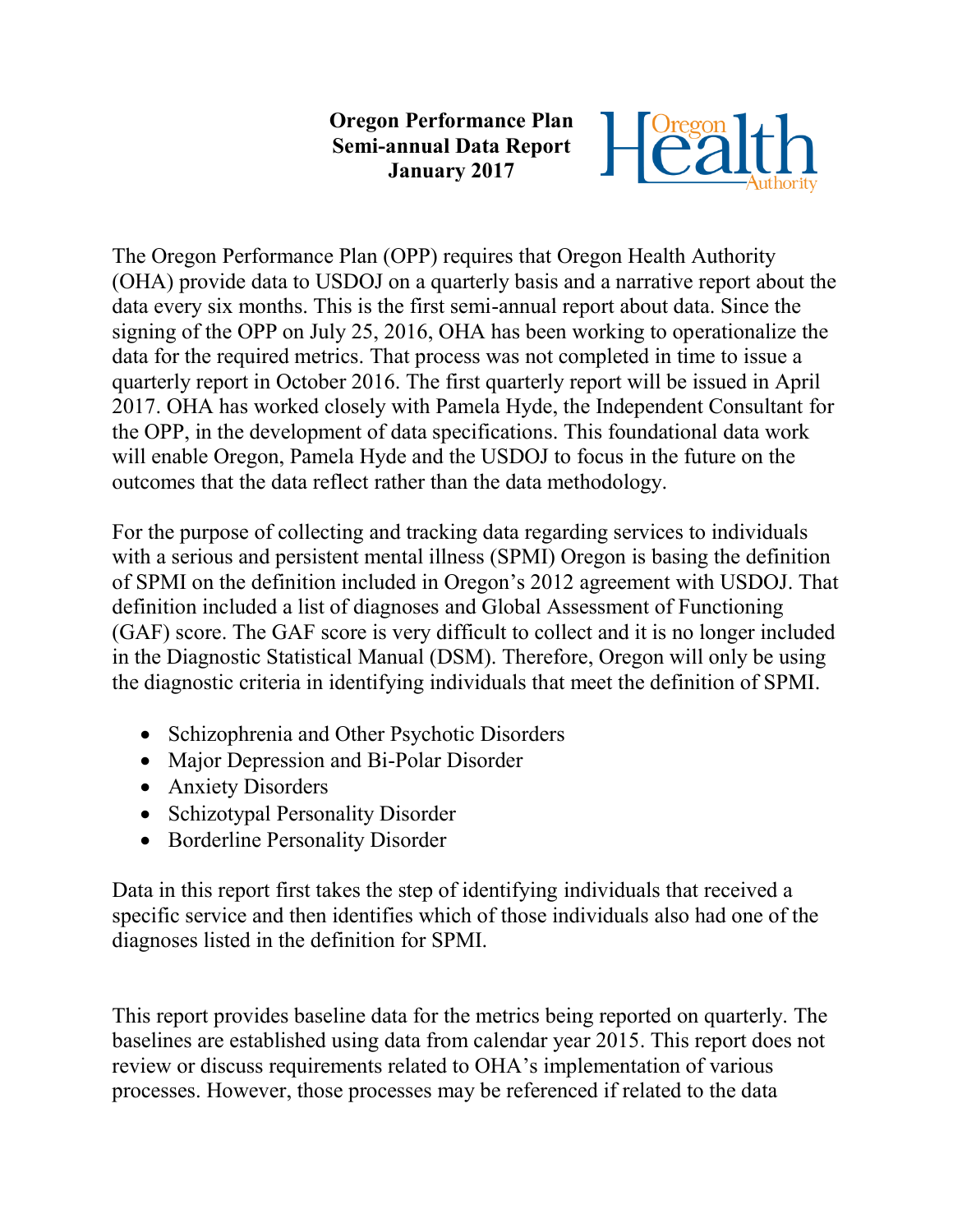metrics. Some of the metrics in the OPP require baselines to be established since there are percentage of improvement targets. The other metrics have baselines to inform the review of progress.

Data Specification Sheets (DSS) have been completed for each metric and those are located in Appendix A. This narrative will provide a high level review of the information contained in the DSS, activities to improve the performance measure and any comments regarding progress from the baseline.

OHA has been very active this past year implementing processes outlined in the OPP and other processes to achieve identified targets. Since the baseline data are data for the 12 month period ending 2015 (CY 2015), there is a significant gap in many of the baselines in comparison with the OPP performance targets. Preliminary information indicates that there has been substantial progress in meeting many of the first year targets in the OPP. That data showing some of that progress will be reflected in the first quarterly data report due in April 2017.

# **ACT**

*#1 (a)* Baseline (Calendar Year 2015) As of the end of calendar year 2015, 815 individuals were being served by ACT.

## Comments on Methodology

The data regarding ACT services is received via Quarterly Reports. OHA will identify the number of individuals served at the end of each fiscal year to determine if the performance outcome has been achieved.

## Comment on Progress

As stated above, the baseline data identifies 815 individuals were being served by ACT. This is an increase from the July 2015 report that showed as of the end of calendar year 2014, 553 individuals were being served by ACT. To achieve the first year performance outcome of 1,050, OHA will need to increase the number of individuals with SPMI being served by ACT by 235.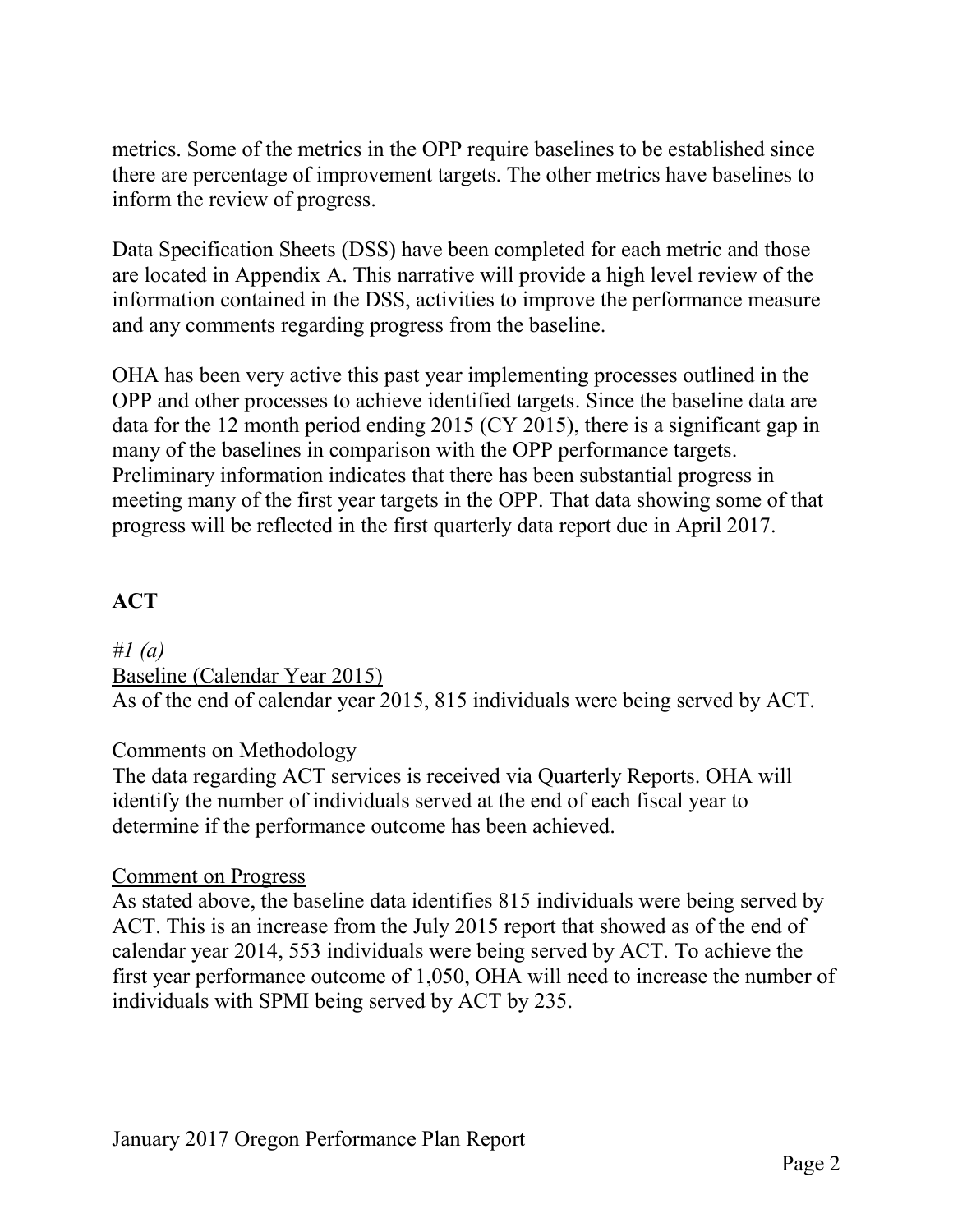Activities Associated with Metric

- Approximately \$ 4.2 million general fund was awarded to CCOs for the development of ACT capacity to include the expansion of current teams and/or the development of new teams.
- Approximately \$2 million general fund (which will increase with Federal Fund Participation) was put into CCO contracts to provide for increased ACT services.
- Amended Oregon Administrative Rule (OAR) to include standardized criteria.
- Developed standardized referral form to be used across the state by Oregon State Hospital, Providers and CCOs/CMHPs.
	- o Includes documentation re: patient refusal and denials.

# **Crisis Services**

## *#7 (a-b)*

Baseline (Calendar Year 2015)

As of the end of calendar year 2015, a total of 3,732 unique individuals received 4,981 mobile crisis services.

## Comments on Methodology

OHA captures mobile crisis services utilizing the Measures and Outcomes Tracking System (MOTS). The number of individuals receiving these services are unduplicated. For instance, if the same individual received mobile crisis services multiple times through the year, they are still only counted as one.

## Comment on Progress

As stated above, the baseline data identifies 3,732 unique individuals received mobile crisis services. This meets the first year (FY 2017 ending June 30, 2017) performance outcome of 3,500. OHA will continue to improve Mobile Crisis services as outlined in the plan, with specific efforts toward mobile crisis response times and statewide coverage.

## Activities Associated with Metric

 OHA has awarded \$7 million in general fund for Mobile Crisis and Crisis Respite services to 20 counties. This includes the development of nine new programs and expands seven programs.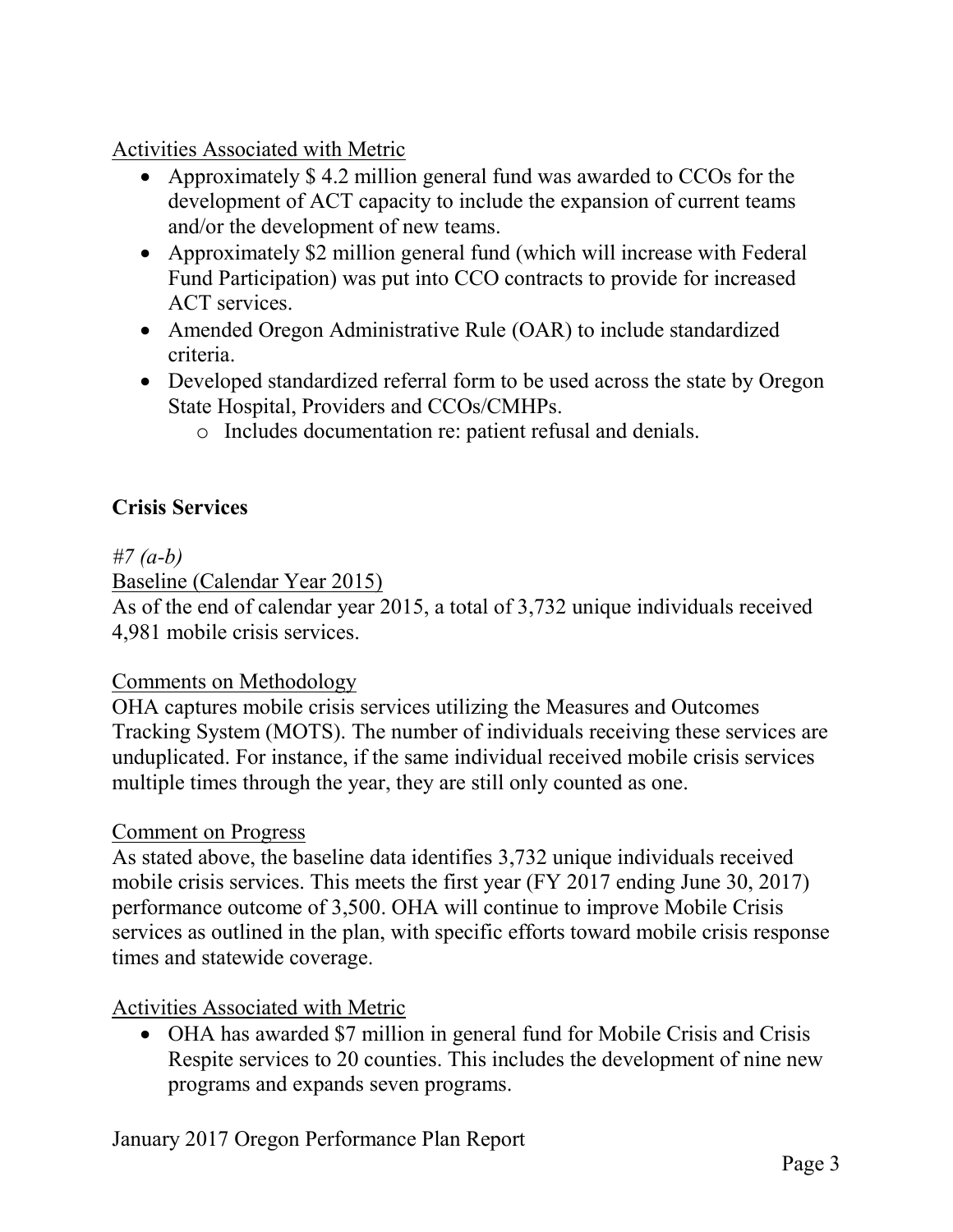- OHA also awarded an additional \$4 million in general fund for Mobile Crisis and Crisis Respite across all County Financial Assistance Agreements for Community Mental Health Programs (CMHP) serving the entire state.
- OHA surveyed mobile crisis resources in all Oregon counties to determine gaps in services. OHA is currently analyzing the responses.
- OARs have been amended to include standards for crisis response times for metro, rural and frontier areas.
- OHA is engaging CMHPS in the development of uniform standards for crisis hotlines to be established and put into OAR.

## **Supported housing**

## *#14 (a-c)*

## Baseline (Calendar Year 2015)

As of the end of calendar year 2015, there were 442 individuals living in Supported Housing. Also, OHA recognizes that Supportive Housing may not be as fully integrated as Supported Housing. However, given the housing crisis in Oregon, it continues to be an alternative to more institutional levels of care. To that end, OHA will continue to track the number of individuals in Supportive Housing. As of the end of calendar year 2015, there were 1,321individuals living in Supportive Housing.

OHA is maintaining an inventory of affordable housing statewide, available at [http://www.oregon.gov/oha/amh/Pages/affordable\\_housing.aspx.](http://www.oregon.gov/oha/amh/Pages/affordable_housing.aspx) As of the end of calendar year 2015, there were 53,323 units of affordable housing throughout Oregon.

## Comments on Methodology

Supported Housing is calculated using a combination of Supported Housing units developed and individuals receiving rental assistance in existing affordable housing units that meet the definition of Supported Housing.

#### Comments on Progress

As stated above, the baseline data identifies 442 individuals were living in Supported Housing. This is in comparison to the July 2015 OHA Report to USDOJ which indicated there were 614 individuals living in Supported Housing. That data was obtained via survey and was subject to reliability issues, which is no longer an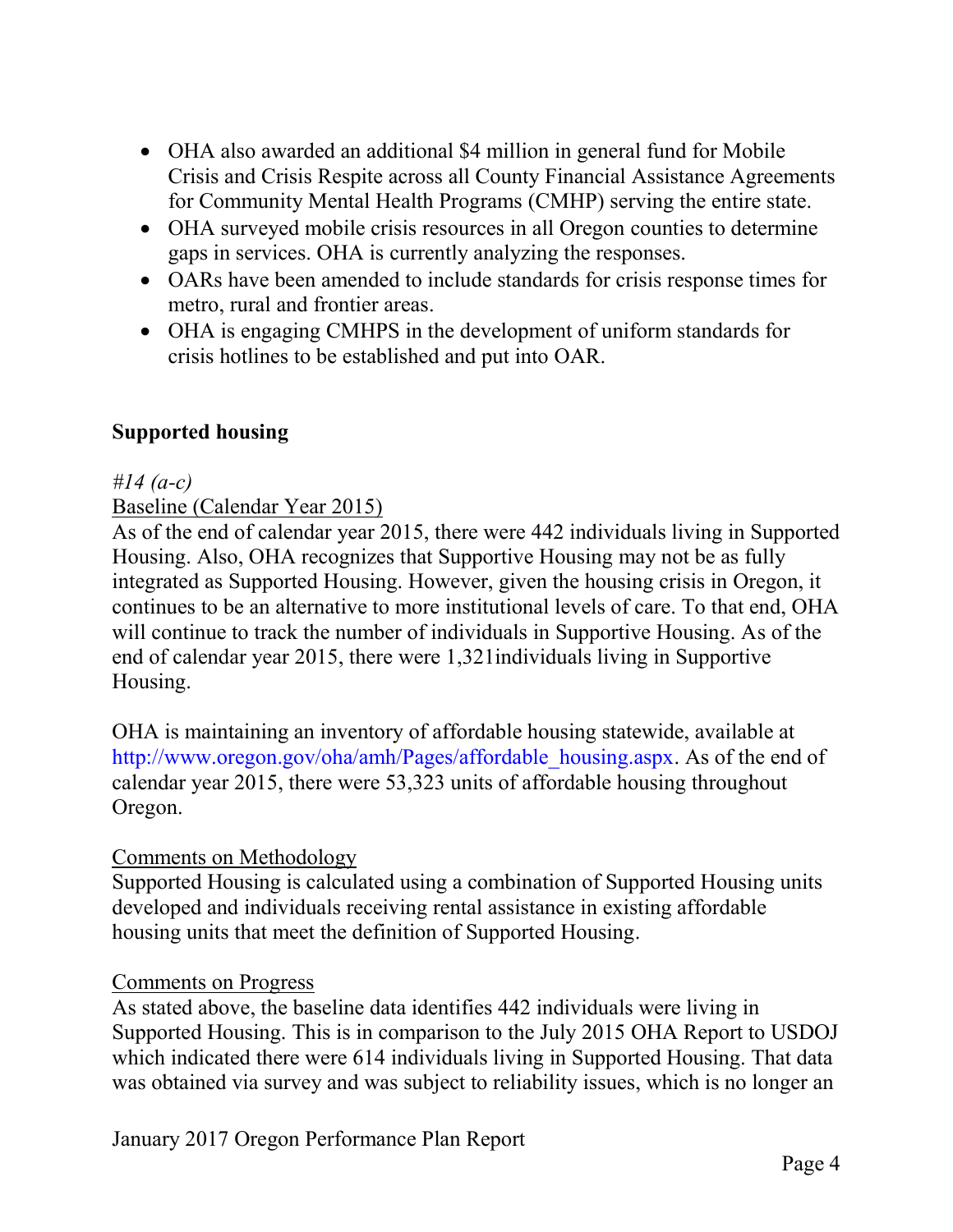issue. To achieve the first year performance outcome of 835, OHA will need to increase the number of individuals living in Supported Housing by 359.

## Activities Associated with Metric(s)

- OHA had two rounds of competitive applications to increase Rental Assistance Programs. OHA made awards to 7 programs, infusing \$ 2,484,648, yielding an increase in the rental assistance capacity by 182 units.
- Increased the funding to existing Rental Assistance providers allowing for an increase in the maximum rent allowed (Fair Market Rent). This increases opportunities for individuals to access rental units across the state.
- OHA made awards to 3 programs, infusing \$ 643,000, which will result in an increase of Supported Housing once development is complete. This capacity will be reported in future reports as the units become available.
- OHA met with Pamela Hyde and the Technical Assistance Collaborative, Inc. to explore additional opportunities to increase Supported Housing.

#### **Peer delivered services**

#### *#16 (a-b)*

#### Baseline (Calendar Year 2015)

A total of 2,790 individuals received Peer Delivered Services (PDS) in the calendar year 2015.

#### Comments on Methodology

OHA continues to capture PDS utilizing the Medicaid Managements Information System (MMIS) as agreed upon with USDOJ, and stated in the OPP.

#### Comments on Progress

As stated above, 2,790 individuals received PDS as of the end of calendar year 2015. To achieve the first year (FY 2017 ending June 30, 2017) performance outcome of increasing the number of individuals served by PDS by 20%, OHA will need to increase the number of individuals receiving PDS by 558, for a total of 3,348.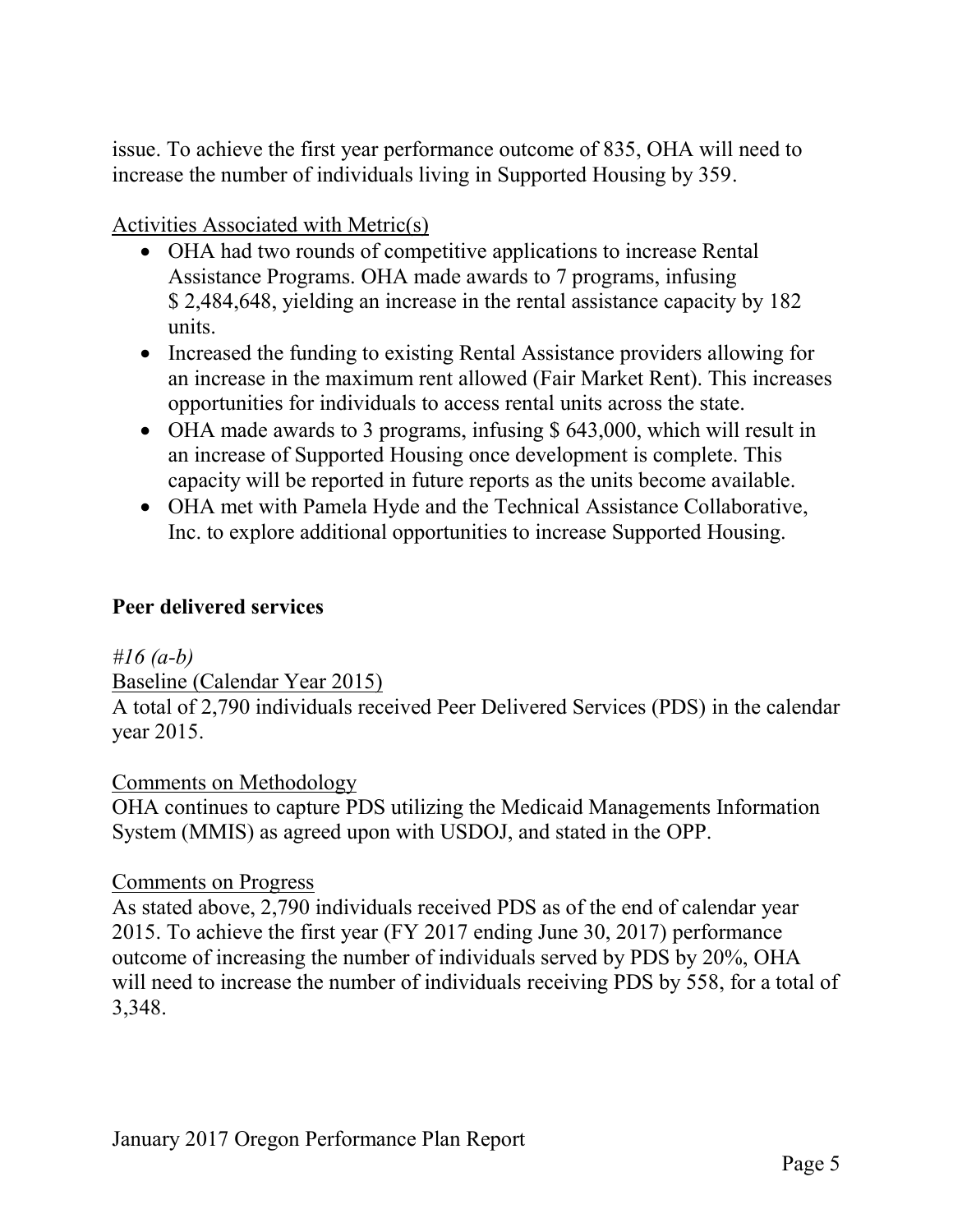Activities Associated with Metric(s)

- OHA is developing promotional and educational activities to increase the use of PDS for adults with SPMI.
- OHA Office of Consumer Activities is collaborating with OHA Innovator Agents to promote PDS funded by Coordinated Care Organizations.

## **Oregon State Hospital**

### *#20 (a-e)*

## Baseline (Calendar Year 2015)

The cumulative perecentage of civilly committed patients discharged within 30 days of being placed on the Ready to Transition (RTT) list was 50.5% for the 12 month period ending December 31, 2015. This includes one individual that was discharged shortly after the 30 days due to a weekend/holiday.

#### Comments on Methodology

In order to provide the most accurate RTT data possible, a new tracking system was developed and implemented as part of the OSH Electronic Health Record (Avatar) on July 1, 2016. The previous tracking system had known limitations and did not always capture every patient who was deemed RTT prior to discharge. For example, if a patient was deemed RTT on a Tuesday and was discharged 2 days later on Thursday, it would not show up on the RTT list that was manually prepared on Friday. Therefore, the prior tracking system undercounted discharges occurring soon after a patient was deemed RTT.

#### Comments on Progress

As stated above, at baseline the cumulative percentage of discharges within 30 days of being made RTT was 50.5%. To achieve the OPP first year (FY 2017 ending June 30, 2017) performance outcome of 75% discharged within 30 days of RTT, OHA will need to increase the number of individuals discharged by 24.5 percentage points.

*#24* Baseline (Calendar Year 2015) For calendar year 2015, the percentage of discharges within 120 days of being admitted to OSH was 37.9%.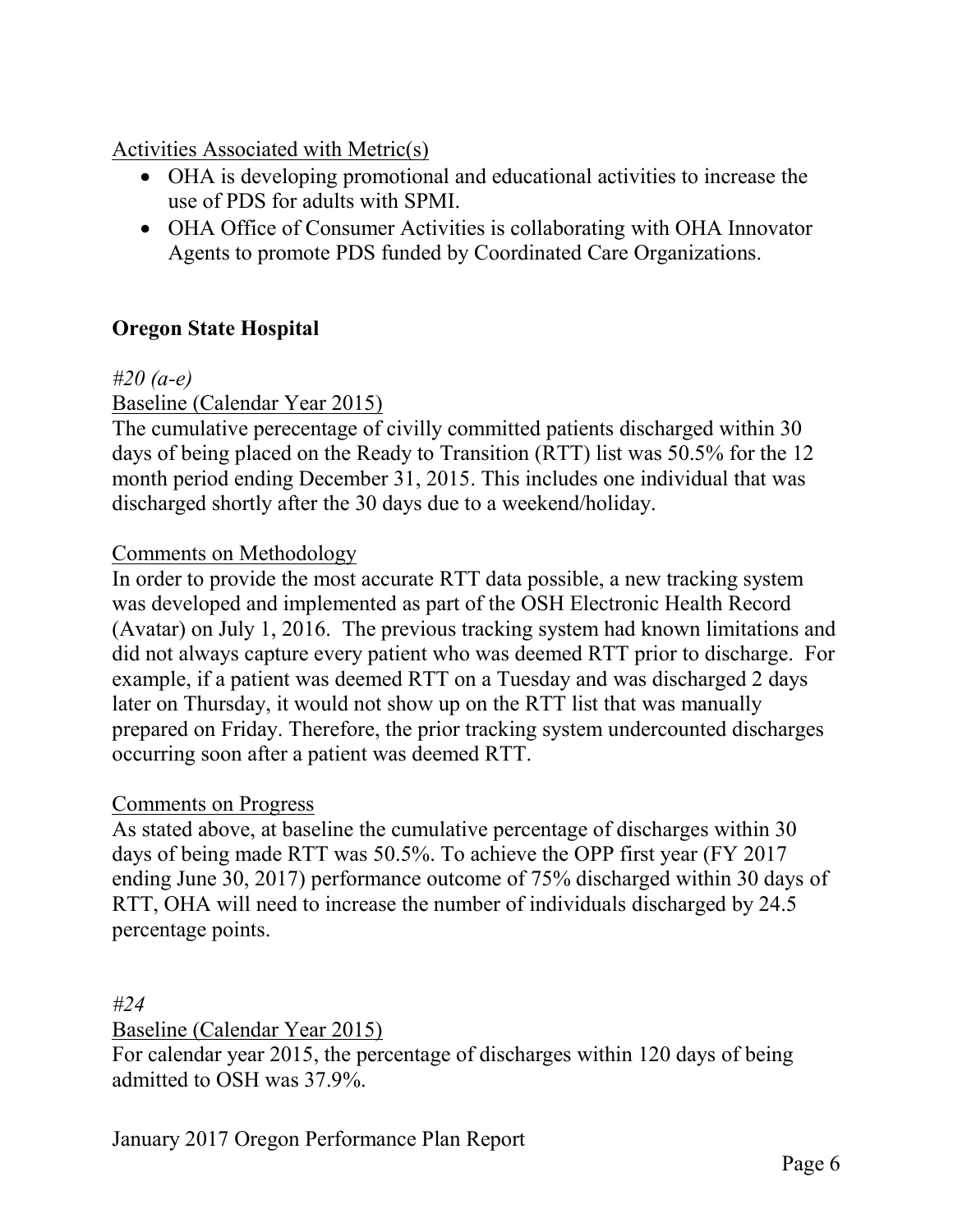## Comments on Methodology

The percentage is calculated taking the number of patients on a civil commitment who were discharged within 120 days of admission, divided by the total number of patients on a civil commitment that were discharged.

### Comments on Progress

As stated above, the cumulative percentage of discharges within 120 days of admission was 37.9%. To achieve the first year performance outcome of discharging 90% of individuals with 120 days, OHA will need to increase the percentage of discharges by 52.1 percentage points.

## Activities Associated with Metric(s)

- OSH developed a benefits application process which includes identifying the CCO of Responsibility.
- OSH developed a process for early evaluation and referral to ACT utilizing the Universal ACT Form.
- OSH developed a notification process at 30 days of inpatient stay to inform community of need for discharge collaboration.
- A process established for the OSH, Chief of Psychiatry, as the OHA Director's designee, to approve/deny inpatient stays beyond 90 days, and for subsequent reviews.

## **Acute psychiatric care**

#### *#29*

## Baseline (Calendar Year 2015)

This is a new process and metric, therefore there is no baseline information available.

#### Comments on Methodology

The methodology to collect this data is currently under discussion with the Acute Care Hospitals.

#### Comments on Progress

OHA and the Acute Care Hospitals are actively meeting to work through the process and data collection activities. OHA is also working with CCOs and CMHPs regarding this requirement.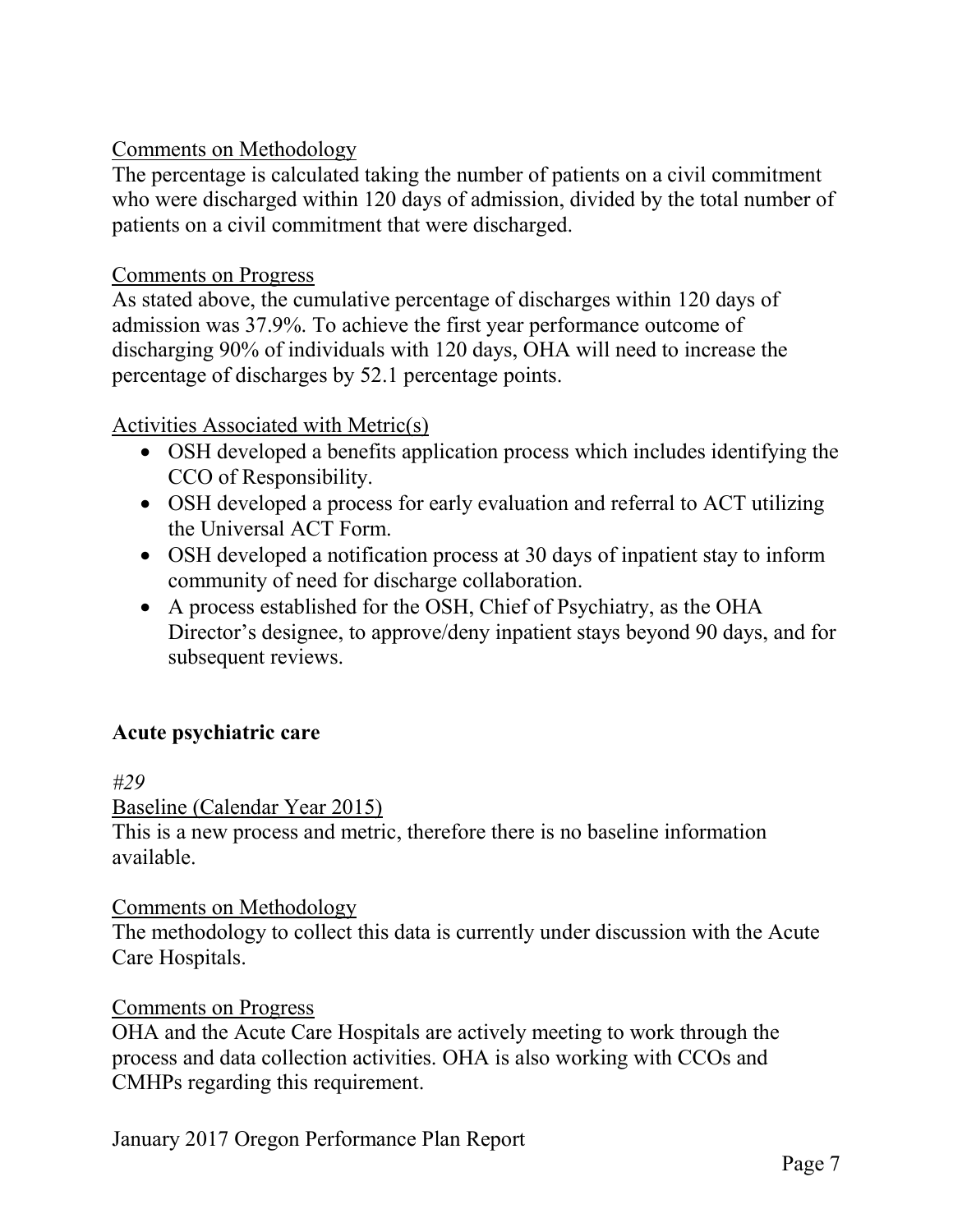#### *#30*

### Baseline (Calendar Year 2015)

For calendar year 2015, the percentage of follow up visits within seven days of discharge was 79.36%.

#### Comments on Methodology

The methodology to collect this data aligns with the methodology for reporting on other CCO metrics.

### Comments on Progress

OHA will continue to monitor and report the data as required by the OPP. There have been improvements since the July 2015 OHA Report to USDOJ which indicated as of the end of calendar year 2014, the percentage of follow up visits within seven days of discharge was 65.9%.

According to the 2015 Benchmarks and Thresholds Report by the National Center for Quality Assurance (NCQA), the Medicaid national  $90<sup>th</sup>$  percentile was 70%. While Oregon's numbers are slightly better than the 90<sup>th</sup> percentile rate, the state will continue to strive to improve this number.

#### *#31 (a)*

#### Baseline (Calendar Year 2015)

The cumulative 30 day readmission rate to acute care psychiatric facilities for calendar year 2015 is 9.23%. The cumulative 180 day readmission rate to acute care psychiatric facilities for calendar year 2015 is 21.35%.

#### Comments on Methodology

OHA will calculate the percentage of discharges with readmissions to acute psychiatric care hospital within 30 and 180 days of discharge, from hospitalizations for a psychiatric reason.

#### Comments on Progress

Since the July 2015 OHA Report to USDOJ with calendar year 2014 data, the percentages were 9.7% and 20.2% respectively. This demonstrates a slight increase in the percentage of readmissions to acute care psychiatric facilities after 30 days and a slight decrease of readmissions to acute care within 180 days. OHA will continue to monitor and report the data as required in the OPP.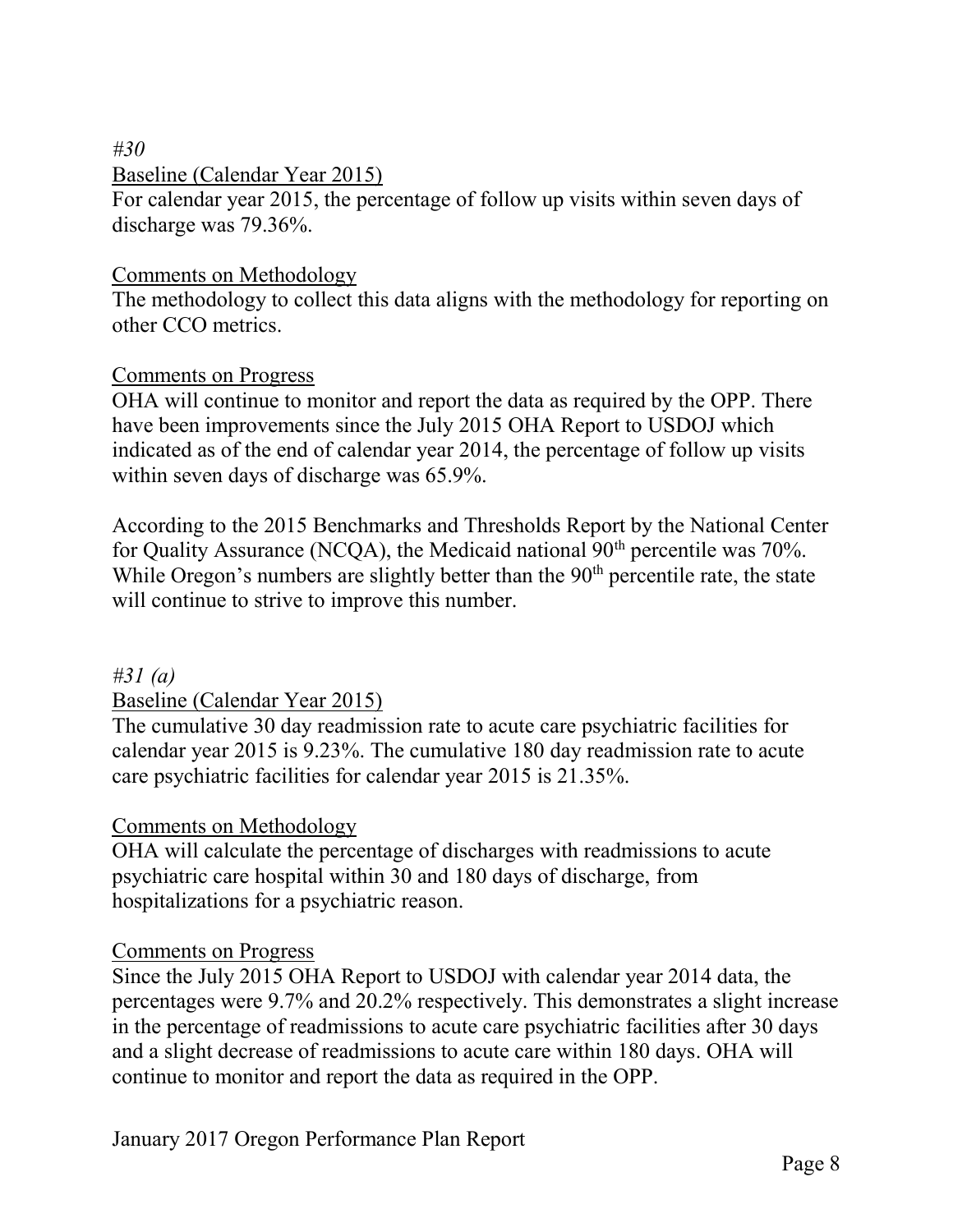*#35*

Baseline (Calendar Year 2015)

The cumulative average length of stay for acute care psychiatric facilities for calendar year 2015 is 8.89 days.

| <b>Baseline:</b> Calendar Year 2015, by Hospital |                   |         |
|--------------------------------------------------|-------------------|---------|
|                                                  | # $OF$            |         |
| <b>HOSPITALS</b>                                 | <b>DISCHARGES</b> | AVG LOS |
| <b>ASANTE ROGUE REGIONAL/ROGUE VALLEY</b>        | 339               | 10.08   |
| <b>BAY AREA</b>                                  | 183               | 5.47    |
| <b>GOOD SAM REGIONAL - Corvallis</b>             | 276               | 10.51   |
| *LEGACY EMMANUEL                                 | 338               | 10.93   |
| *LEGACY GOOD SAM - Portland                      | 434               | 6.48    |
| *OREGON HEALTH SCIENCE UNIV                      | 263               | 8.13    |
| PEACE HEALTH SYSTEM                              | 429               | 12.43   |
| *PORTLAND ADVENTIST MEDICAL CTR                  | 592               | 9.26    |
| <b>PROVIDENCE PORTLAND</b>                       | 436               | 8.84    |
| PROVIDENCE ST VINCENT                            | 549               | 8.13    |
| <b>SALEM HOSPITAL</b>                            | 318               | 9.20    |
| ST CHARLES SYSTEM/SAGE VIEW                      | 274               | 4.98    |
| NUMBER OF DISCHARGES (ID X DISCHARGE<br>DATE)    | 4,431             | 8.89    |

For Calendar Year 2015: there were 4, 431 discharge; 385 of them exceeded 20 days.

Comments on Methodology

OHA will provide the cumulative average length of stay for all hospitals, as well as the average length of stay by hospital.

#### Comments on Progress

As stated above, the cumulative average length of stay for acute care psychiatric facilities is 8.89 days. The range of length of stays at the 12 acute care psychiatric facilities ranges from 4.98 to 12.43 days. This shows a decrease in the average length of stay as compared to the July 2015 OHA Report to USDOJ which indicated the average length of stay for acute care psychiatric facilities was 10.9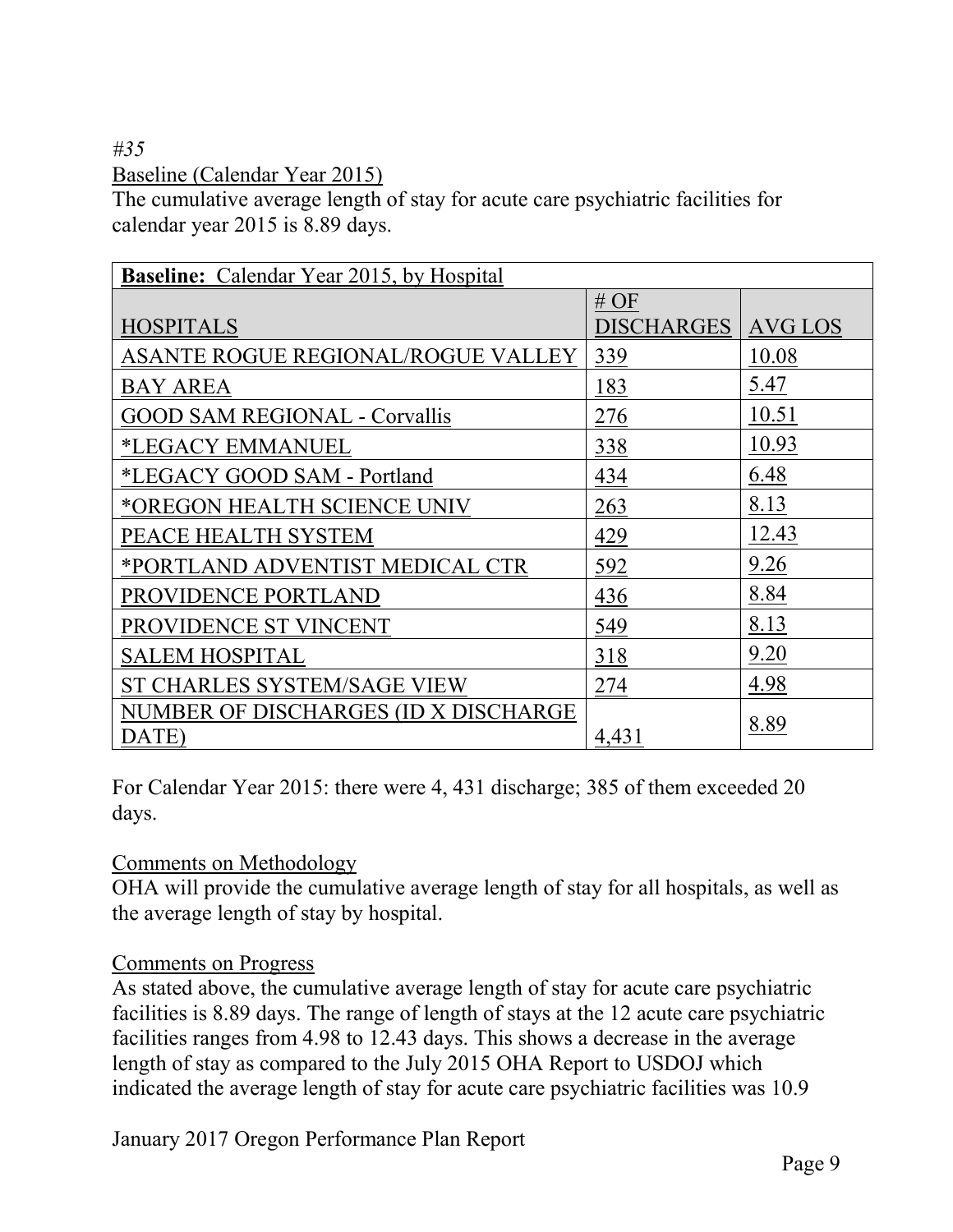days. Also stated above, there were 4, 431 discharges; 385 of them exceeded 20 days. In the future, we will be able to look at how many of the discharges exceeding 20 days are there awaiting admission to OSH.

Activities Associated with Metric(s)

- OHA met with the Behavioral Health Technical Advisory Committee of the Oregon Association of Hospitals and Health Systems to collaborate regarding OARs for standards consistent with the OPP.
- OHA hired an Acute Care Coordinator to develop processes with CCOs, Community Mental Health Programs and hospitals to develop a process for coordinating contact and offering community focused services to target population.

## **Emergency Departments**

#### *#40 (a)*

Baseline (Calendar Year 2015)

During calendar year 2015, there were 1,067 individuals re-admitted to the ED two or more times in a six month period.

#### Comments on Methodology

OHA will count individuals with three or more visits to the ED (which is equal to two readmissions) within a six month period of time.

#### Comments on Progress

OHA will track and monitor ED readmissions and will continue to work with CCOs and CMHPs to better address the needs of these individuals.

#### *#41 (a-b)*

Baseline (Calendar Year 2015)

During calendar year 2015, the rate was 1.54 persons per 1000 OHP members who visited the ED for psychiatric reasons.

#### Comments on Methodology

The rate of ED visits for psychiatric reasons is the number of individuals with SPMI who had an ED visit for psychiatric reasons per 1,000 persons on the plan.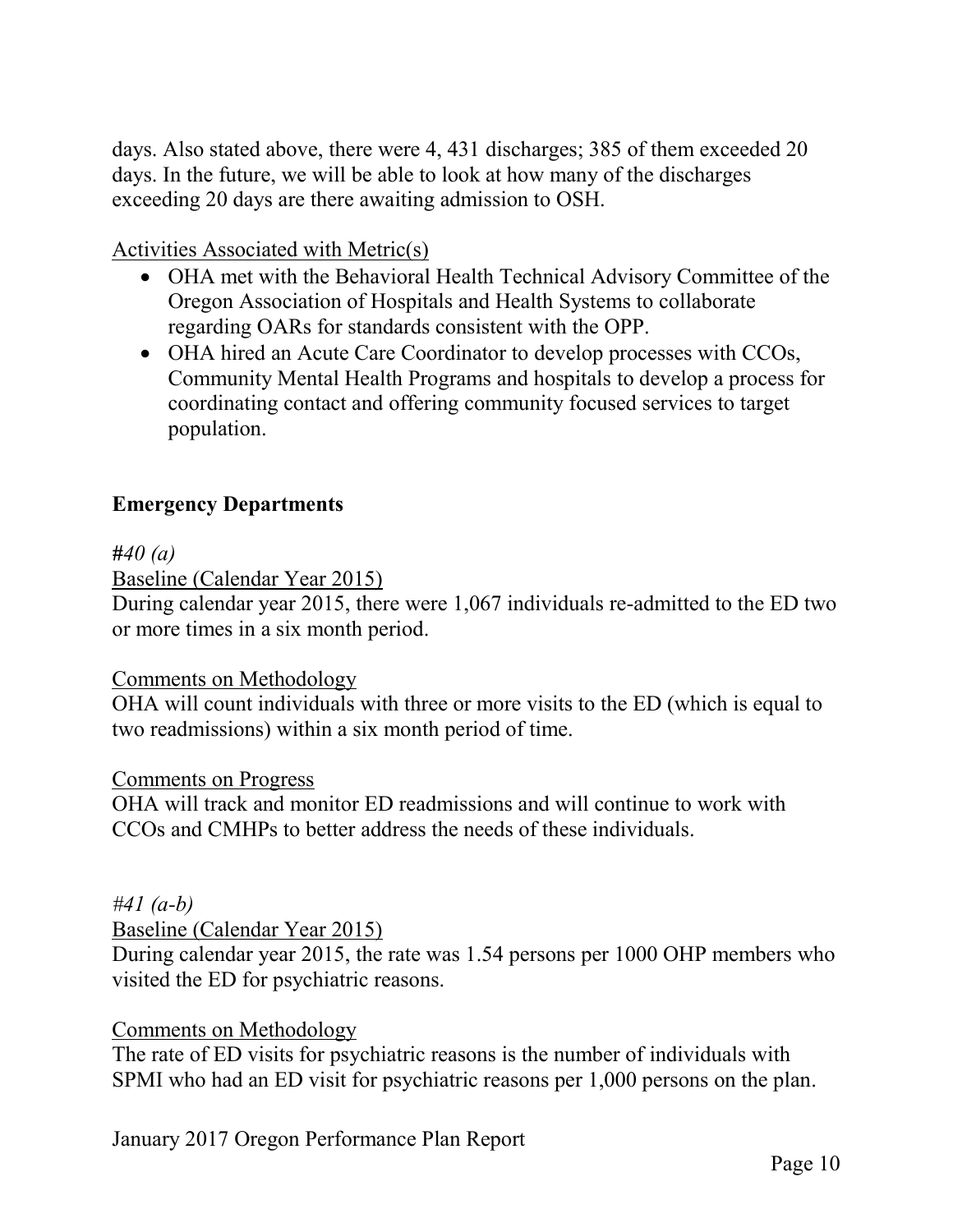Comments on Progress

As stated above, 1.54 persons per 1000 OHP members visited the ED for psychiatric reasons. This is a decrease as compared to the July 2015 OHA Report to USDOJ which indicated the rate of visits was 5.1 persons per 1000 OHP members. To meet the first year outcome, OHA will need to reduce this number to 1.39 per 1000 OHP members by June 30, 2017.

Activities Associated with Metric(s)

- Began work with CCOs to ensure efforts to track, analyze and respond to increases in ED utilization for individuals with SPMI.
- Began work with CMHPs to discuss strategies to track, analyze and respond to increases in ED utilization for individuals with SPMI, who are not enrolled in CCOs.
- Evaluate CCO and CMHP contract language for opportunities to align with the OPP.

## **Supported Employment**

*#45 (a-b)*

## Baseline (Calendar Year 2015)

As of the end of calendar year 2015, 1,534 individuals received Supported Employment (SE) services. This is an increase as compared to the July 2015 OHA Report to USDOJ which indicated as of the end of calendar year 2014, there were 1,370 individuals receiving SE. The two SE data points being collected regarding SE are new data points, agreed upon in the OPP, therefore, baseline data is not available.

#### Comments on Methodology

The data regarding SE services is received via Quarterly Reports. OHA will identify the number of individuals receiving SE, the number of those employed in competitive integrated employment, and the number of individuals who no longer receive SE services and are employed in competitive integrated employment without receiving supportive services from a supported employment specialist.

#### Comments on Progress

As stated above, there is no current baseline data regarding the two metrics in the OPP.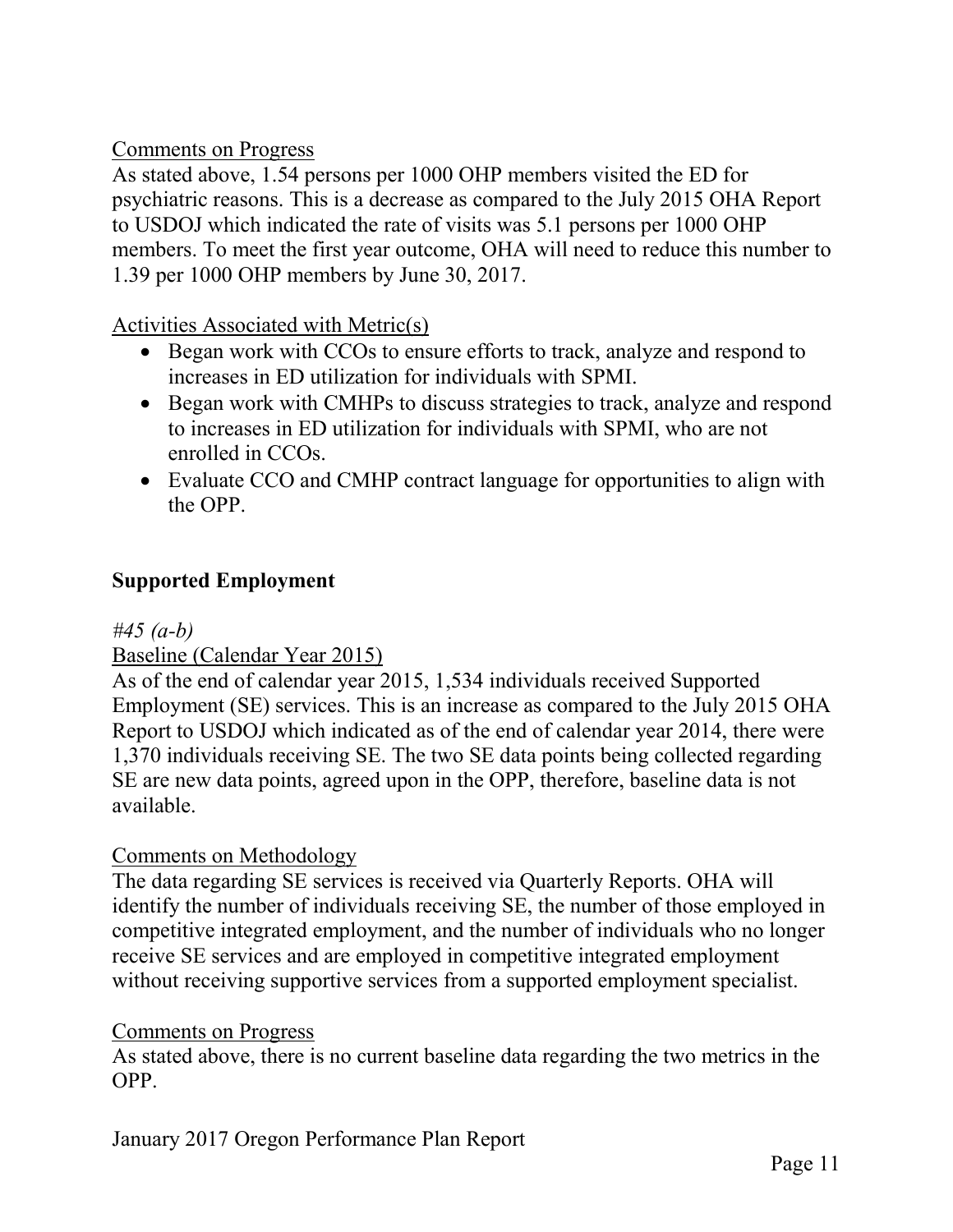Activities Associated with Metric(s)

- OHA revised the SE provider report template to include the metrics/targets in the OPP.
- OHA amended the contract with Oregon Center of Excellence for Supported Employment (OSECE) to reflect data collection responsibilities related to the OPP.

## **Secure Residential Treatment**

## *#49 (b) (i-ii)*

### Baseline (Calendar Year 2015)

As of the end of calendar year 2015, the average length of stay for an individual who was civilly committed and in a secure residential treatment facility (SRTF) was 164.3 days.

#### Comments on Methodology

The baseline data is calculated by dividing the total days by the number of individuals discharged from SRTFs.

#### Comments on Progress

As stated above, the average length of stay was 275 days as of the end of calendar year 2015. To achieve the first year (FY 2017) performance outcome of reducing the length of stay at SRTFs by 10%, OHA will need to decrease the length of stay by 28 days, for an average length of stay no more than 247 days.

## Activities Associated with Metric(s)

- OHA provided targeted education to SRTF providers regarding Olmstead policy and the performance outcomes outlined in the OPP.
- OHA amended OAR specific to SRTFs to include requirements to address community integration, client choice, and skill training to promote independence.
- OHA is amending Choice Model contracts for July 2017 through June 2019 to support efforts to reduce SRTF length of stay.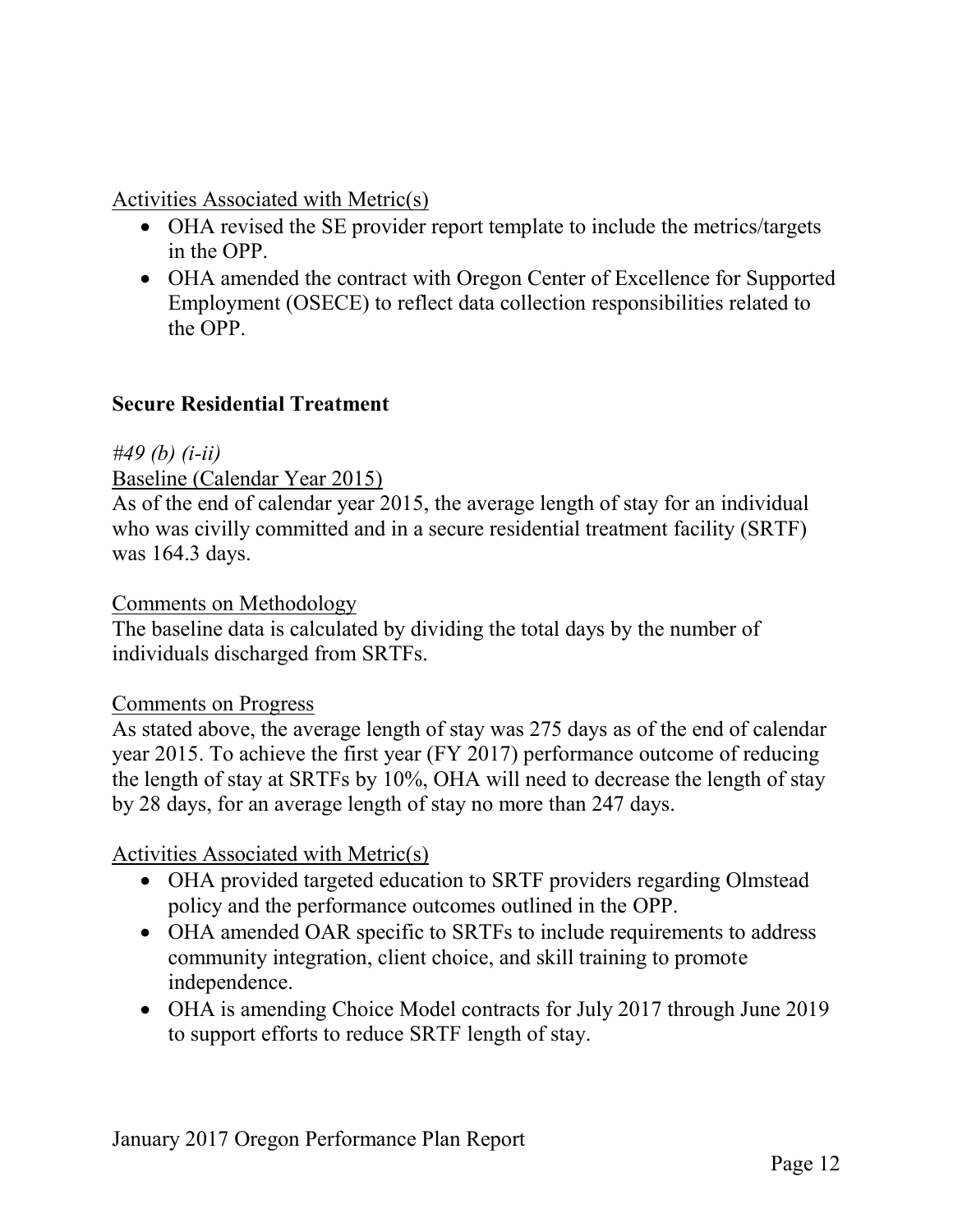• OHA contracted with KePro as an Independent Qualified Entity to provide utilization management for Oregon's residential system, to include SRTFs. KePro will provide Person Centered Planning for individuals in SRTFs, as well as continued stay reviews to determine if an individual is ready to transition.

## **Criminal Justice Diversion**

#### *#52 (a)*

## Baseline (Calendar Year 2015)

In the last quarter of calendar year 2015, there were 1,409 individuals that received Jail Diversion services. The number of those that received services pre-arrest was 499 and the number post-arrest was 910. The data requirements prior to the OPP did not include pre and post arrest, and were submitted semi-annually. ) OHA revised the reporting template and amended the requirement to submit reports to quarterly. Although baseline information for this metric is not required, OHA was able to work with the jail diversion programs and provide the data for the last quarter of 2015.

#### Comments on Methodology

The data regarding Jail Diversion services is received via Quarterly Reports. OHA will identify the number of individuals receiving Jail Diversion services as well as the number that were pre-arrest and post-arrest.

#### Comments on Progress

As stated above, there were 1,409 individuals receiving jail diversion services in the last quarter of 2015.

#### Activities Associated with Metric(s)

- OHA has amended the quarterly report template to collect the data outlined in the OPP.
- OHA is also amending contract language for July 2017 through June 2019 identifying the reporting requirements.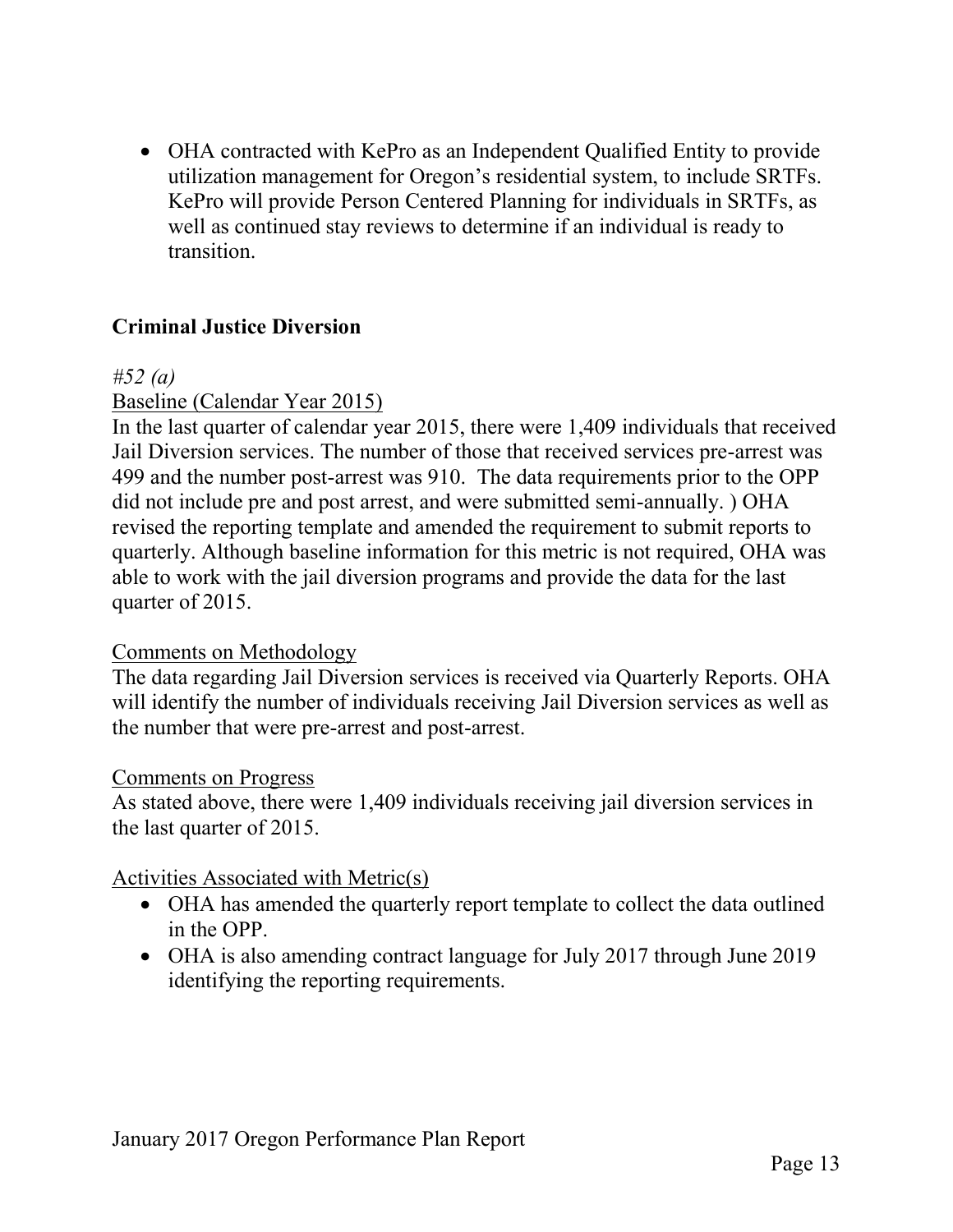- OHA has contracted with the GAINS Center to provide training and technical assistance to providers regarding the use of the Sequential Intercept Model.
	- o On January 20-21 2016, OHA and the GAINS Center convened a Mental Health-Criminal Justice Summit. Attending this summit were representatives of law enforcement, judicial, corrections, mental health providers, and local governments. The summit inaugurated Oregon's efforts to employ the Sequential Intercept Model (SIM) on a statewide basis, and informed participants of next steps in the state's plans.
	- o On February 16-17, 2016 select participants from the summit attended a train the trainer event to begin disseminating this information and training to their communities.
	- o OHA will be following up with the community trainers to determine next steps.

# *#52 (d)*

### Baseline (Calendar Year 2015)

Baseline data is not yet available for tracking arrests of individuals with SPMI who are enrolled in services.

#### Comments on Methodology

An Intergovernmental Agreement to share Law Enforcement Data System (LEDS) data with OHA is underway, but not yet in place. The previous plan to collect this data relied on MOTS which is self-report. This new methodology will be more robust.

#### Comments on Progress

Once the agreement is finalized, analysis will begin starting with data from July 1, 2016 and it will be reported quarterly thereafter.

## Activities Associated with Metric(s)

- OHA has been working with the Criminal Justice Commission on data collection efforts.
- OHA will enter into an Intergovernmental Agreement to gain access to LEDS data.